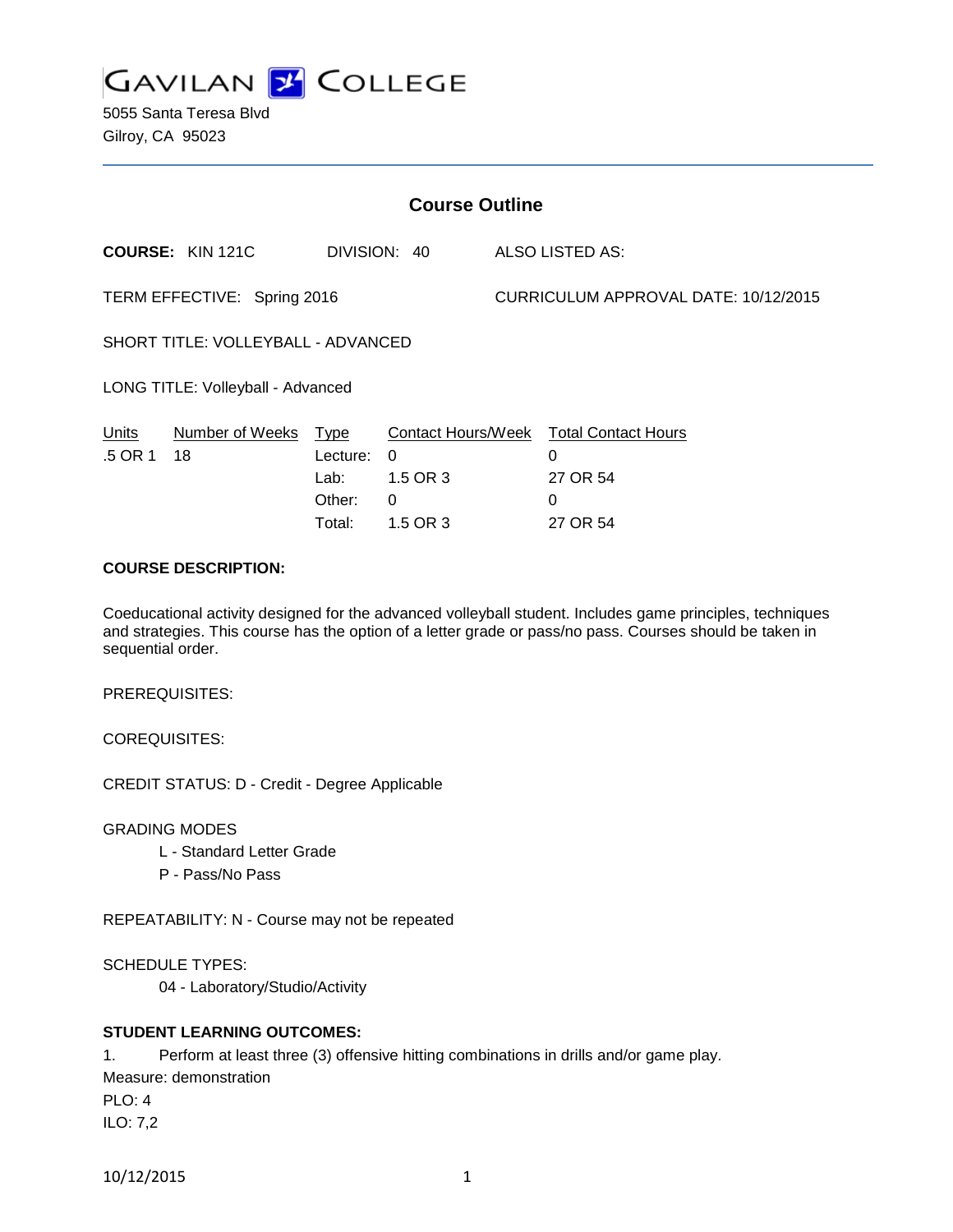GE-LO: E1 Anticipated Year of Assessment: 2016-17

2. Discuss and demonstrate a transition offense and rotational defense.

Measure: class discussion, demonstration, quiz

PLO: 7,4 ILO: 1,7,2,4 GE-LO: A1,A2,E1 Anticipated Year of Assessment: 2016-17

3. Explain the strategies involved in the 6-2, 4-2 and 5-1 offenses.

Measure: discussion, quiz PLO: 7 ILO: 1,7,2 GE-LO: Anticipated Year of Assessment: 2016-17

## PROGRAM LEARNING OUTCOMES:

After completing the Kinesiology major a student will be able to:

1. List and describe five career options available in the field of kinesiology.

2. Describe and critically analyze the role of physical activity and its impact on health, society and quality of life.

3. Discuss the history and broad content within the discipline of kinesiology and develop skills to enable the synthesis of concepts across disciplines.

4. Identify critical elements of motor skill performance, combine motor skills into appropriate sequences for the purpose of improving skill learning, and demonstrate competent motor skill performance in a variety of physical activities.

5. Identify the skeletal and muscular structures of the human body.

6. Utilize measurement concepts (qualitative and quantitative) to assess student/client

performance and program effectiveness.

7. Describe and demonstrate effective verbal and nonverbal communication skills.

## **CONTENT, STUDENT PERFORMANCE OBJECTIVES, OUT-OF-CLASS ASSIGNMENTS**

Curriculum Approval Date: 10/12/2015

4.5 - 9 Hours Content: Course overview, including learning outcomes, course requirements and grading. Review and practice the techniques for passing, digging, setting, hitting, blocking and serving.

Student Performance Objectives (SPO): Utilize a variety of volleyball skills in class activities. Discuss why/when one would use the underhand pass vs. the overhand pass. Demonstrate three types of serves and serve them for accuracy.

Out-of-Class Assignments:

4.5 - 9 Hours Content: Review the court positions, offensive and defensive responsibilities and serve receive. Discuss the 6-2, 4-2 and 5-1 offenses. Incorporate a variety of game drills, such as 6 on 6 wash drills, to practice techniques and positioning.

Student Performance Objectives (SPO): List each positions offensive and defensive responsibilities. Explain the strengths and weaknesses of the 6-2, 4-2 and 5-1 offenses. Utilize a variety of volleyball skills during class activities. Participate in class drills.

Out-of-Class Assignments: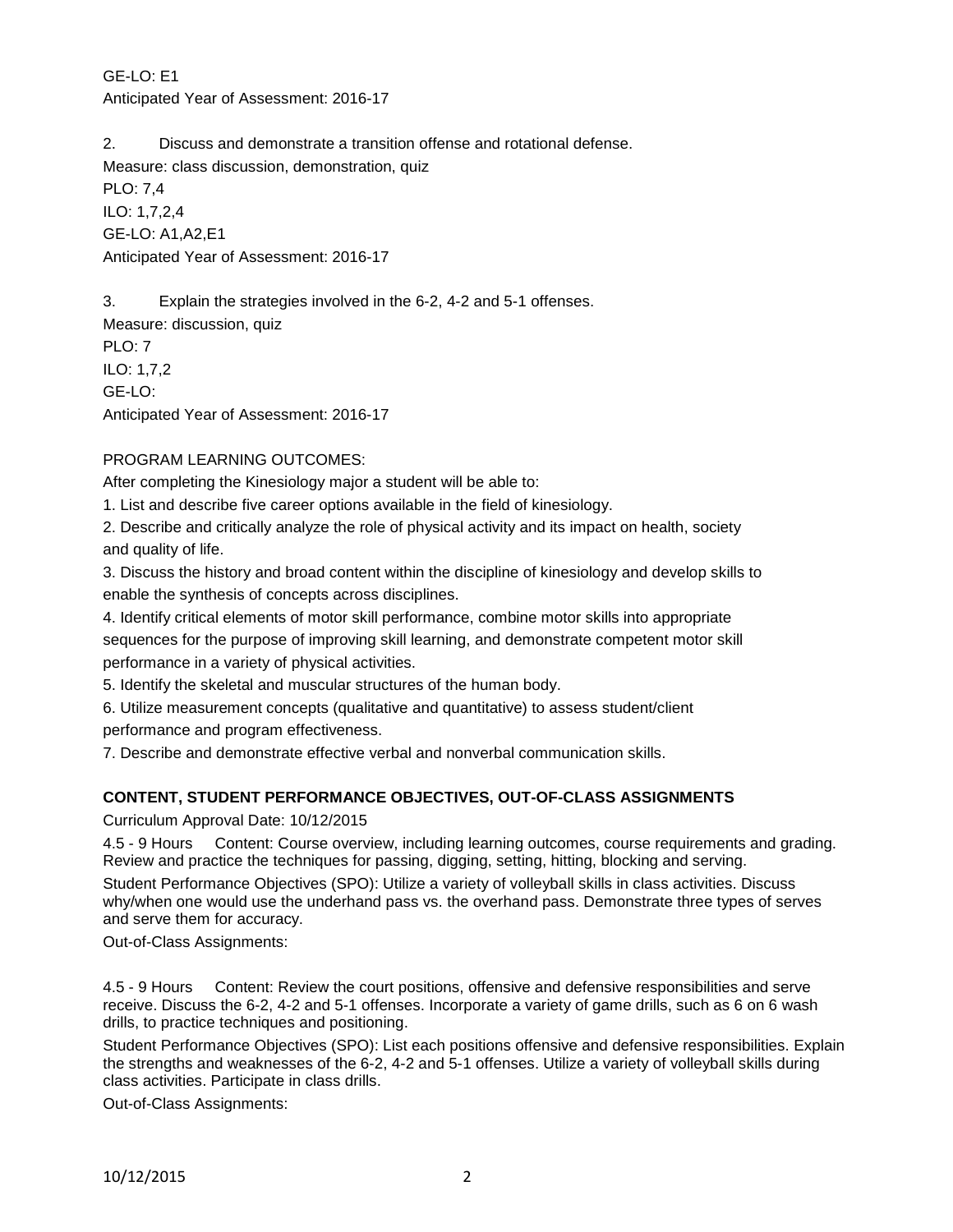4.5 - 9 Hours Content: Presentation on offensive strategies, such as the quick set/hit and other offensive hitting combinations as well as transition offense.

Student Performance Objectives (SPO): Demonstrate the quick set/hit. Utilize at least three types of hitting combinations during class game play. Explain transition offense and each person's responsibilities. Out-of-Class Assignments:

4.5 - 9 Hours Content: Presentation on swing blocking and rotational defense. Continue to work on skill building using a variety of class drills and game play.

Student Performance Objectives (SPO): Demonstrate the techniques for swing blocking. Discuss and utilize rotational defense during class game play. Participate in class activities. Out-of-Class Assignments:

7.5 - 15 Hours Content: Continue working on all techniques, game principles and strategies. Provide a variety of drills, game-like situations and game play for practice purposes.

Student Performance Objectives (SPO): Apply the skills, rules, scoring and strategies in game play. Participate in class activities.

#### **METHODS OF INSTRUCTION:**

guided practice, demonstration, discussion

#### **METHODS OF EVALUATION:**

Category 1 - The types of writing assignments required: Percent range of total grade: % to %

If this is a degree applicable course, but substantial writing assignments are NOT appropriate, indicate reason

Course primarily involves skill demonstration or problem solving

Category 2 - The problem-solving assignments required: Percent range of total grade: % to %

Category 3 - The types of skill demonstrations required: Percent range of total grade: 35 % to 60 % Performance Exams

Category 4 - The types of objective examinations used in the course: Percent range of total grade: 10 % to 20 % Multiple Choice True/False Matching Items Completion Other: short answer

Category 5 - Any other methods of evaluation: Class participation. Percent range of total grade: 35 % to 60 %

10/12/2015 3